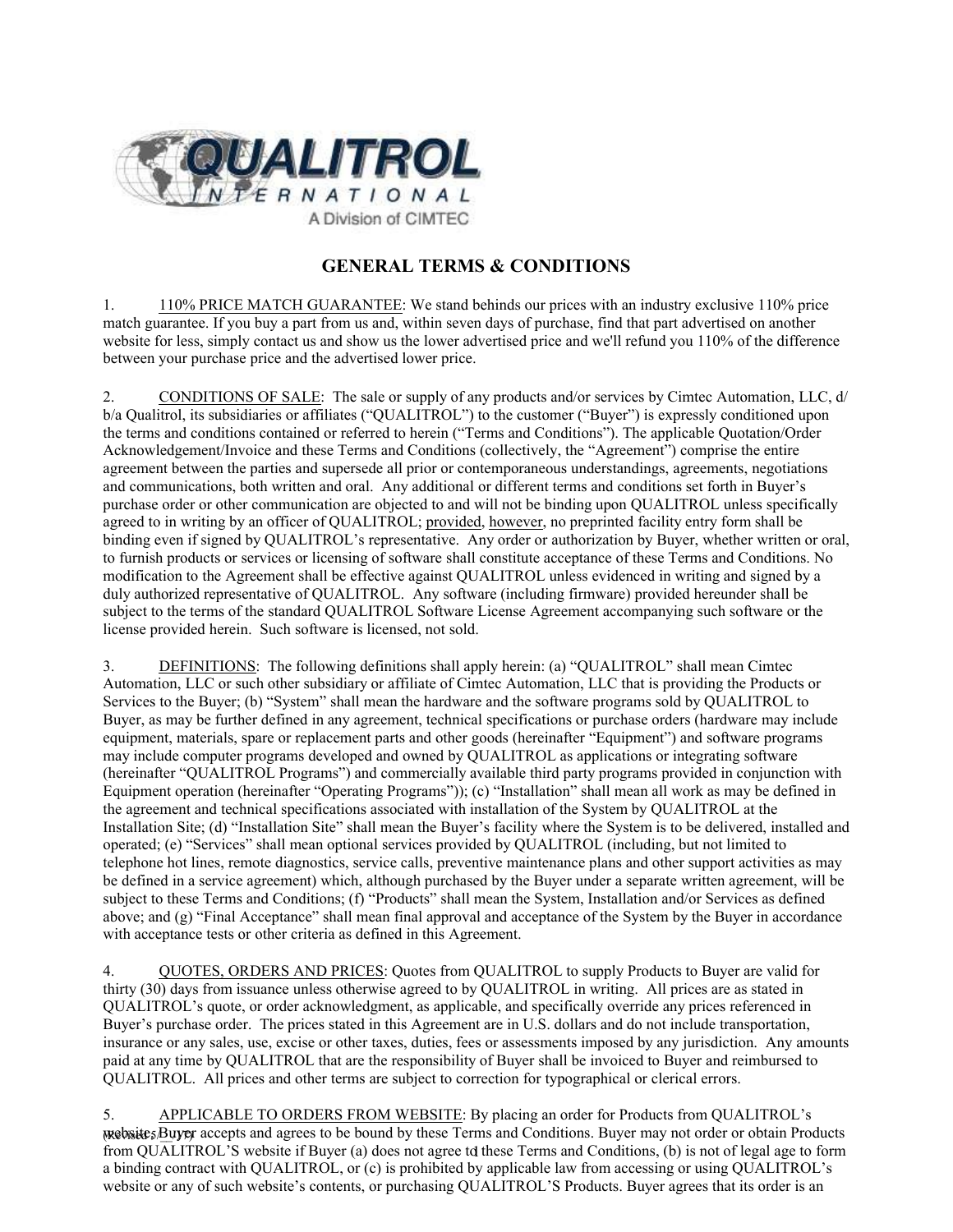offer to buy, under this Agreement, all Products and Services listed in Buyer's order. All orders must be accepted by QUALITROL or QUALITROL will not be obligated to sell the Products to Buyer. QUALITROL may choose not to accept any order in its sole discretion. After having received Buyer's order, QUALITROL may deliver to Buyer an Order Acknowledgment or ship the Products. Acceptance of Buyer's order and the formation of the contract of sale between Buyer and QUALITROL will not take place unless and until the earlier of the date QUALITROL sends Buyer an Order Acknowledgement or ships the Product to Buyer.

5. TERMS OF PAYMENT: All payments are to be made in U.S. Dollars. All QUALITROL invoices shall be due and payable in full within thirty (30) days after date of invoice; provided, however, that QUALITROL reserves the right, in its sole discretion to require full payment in cash before order entry, shipment or delivery. Credit terms are subject to credit approval. In the event Buyer fails to remit payment to QUALITROL as agreed, QUALITROL shall be entitled to collect QUALITROL's costs and expenses (including, but not limited to, reasonable attorney's fees and court costs) incurred in collection of such payment(s). Invoices not paid within the thirty (30) day period, or by such other due date as may be agreed to in writing by the parties, shall have an additional l-l/2% per month interest charge (or the maximum amount allowed by law, if less) assessed against the unpaid balance from the date of the invoice until paid, which Buyer agrees to pay.

### 6. LICENSE OF PROGRAMS:

6.1 Grant of License. QUALITROL grants to Buyer, effective upon Final Acceptance of the System, (1) a nonexclusive license to use the QUALITROL Programs that may be identified in Attachment A to the technical specifications, and (2) the right to use, in accordance with the terms provided by the owner thereof, the Operating Programs that may be identified in Attachment B to the technical specifications. The QUALITROL Programs are provided and are authorized to be installed, executed, and used specifically at the Installation Site, only in machinereadable, object code form. Buyer's rights in the QUALITROL Programs pursuant to such license are expressly limited to the use of the QUALITROL Programs by Buyer at the Installation Site in connection with operation of the Equipment. Buyer shall not assign, transfer, make copies, or sublicense the QUALITROL Programs or Operating Programs without the prior written consent of QUALITROL.

6.2 Restrictions. Buyer acknowledges and agrees that to the extent the products consist of QUALITROL Programs or Operating Programs (collectively, the "Software"), the sale of the Products to Buyer shall not include a sale of, or transfer of title to, any Software or related documentation or manuals. Title to the Software is and shall remain, as between QUALITROL and Buyer, the property of QUALITROL. Buyer may use the Software provided by QUALITROL under the Agreement only in accordance with this Paragraph 6 and only in connection with the operation of the Products.

6.3 Copyright. Buyer acknowledges that all copyrights in the Software belong to and are retained by QUALITROL or third party suppliers. Buyer shall not remove or alter, or permit any person to remove or alter, any of the copyright or other notices on, stated in or affixed to the Software, or on any diskettes, covers or other packaging.

7. DELIVERY, INSTALLATION and RETURNS: Unless otherwise agreed to in writing by QUALITROL, delivery of Equipment and Software shall be made Ex Works (*Incoterms 2000*) QUALITROL's facility or other point of shipment selected by QUALITROL ("Shipping Point"). Buyer shall bear the risk of loss and damage to goods after delivery to the Shipping Point. Unless otherwise agreed to by QUALITROL in writing, Buyer will pay all insurance costs in connection with delivery of the goods, if any, and be responsible for filing claims with carriers for loss of, or damage to goods in transit. QUALITROL will make every effort to meet commitments concerning shipping dates; however, revisions may be necessary due to unforeseen events. QUALITROL will not be responsible for loss, including but not limited to incidental, special or consequential damages, occurring to Buyer or to any other party as a result of any delay in shipment. Buyer shall not debit, back charge or setoff QUALITROL for returns, warranty claims or for any other reason, without prior written consent from QUALITROL. Products may not be returned by Buyer without prior written Return Materials Authorization (RMA) and the return of Products may be subject to a restocking fee. All returns that have been approved must be accompanied by an RMA issued by QUALITROL at the time of return. RMA's are valid for 30 days from issuance unless otherwise agreed to by QUALITROL in writing. Return freight charges are the responsibility of the Buyer.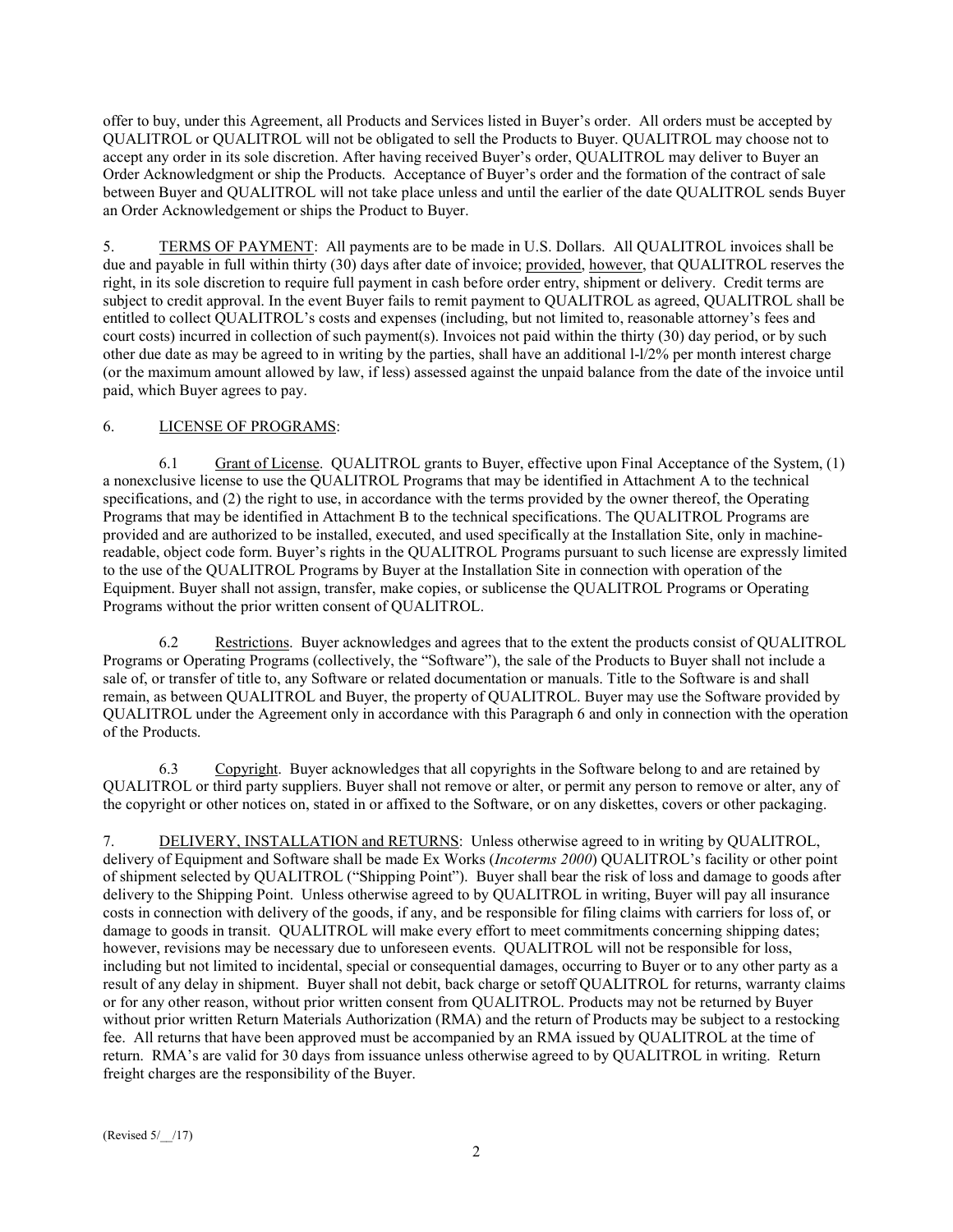8. TAXES: Buyer shall pay all taxes based on or in any way measured by the Agreement or the Products, including any personal property taxes but excluding taxes based on QUALITROL's net income. If QUALITROL is required by applicable law or regulation to pay or collect any such tax or taxes on the Products, then such amount of tax and any penalties and interest thereon shall be reimbursed to QUALITROL or paid by Buyer. All applicable taxes will be paid by Buyer, unless Buyer provides OUALITROL with appropriate tax exemption certificates, and if Buyer requests that QUALITROL ship products to Buyer's customer, Buyer must provide QUALITROL with a valid resale certificate or other valid exemption certificate for its customer. Buyer hereby agrees to indemnify QUALITROL for all taxes, costs, fees, expenses, penalties, and other charges if Buyer cannot provide adequate evidence that it remitted the applicable sales tax to the destination state.

9. PERMITS AND REGULATORY REQUIREMENTS: QUALITROL shall be responsible for obtaining any license or permit required of QUALITROL in its name to enable it to deliver the Products. Should compliance of the Products with applicable laws, rules, regulations, or ordinances of any Federal, State, or local authority, or of any agency thereof, be required, and should such compliance require changes in the Products or should any permits, licenses or approvals or plans and specifications for the Products or any permits, licenses, or approvals for the installation or use thereof be required, Buyer assumes the risk and responsibility for such compliance or changes, and for securing such permits, licenses, and approvals from the proper authorities, and for paying any associated costs or fees.

10. TITLE AND RISK OF LOSS OR DAMAGE: Title and risk of loss or damage with respect to all Equipment shall pass to Buyer at the Shipping Point.

### 11. WARRANTY:

11.1 Warranty with Respect to Equipment: QUALITROL warrants that each item of Equipment delivered hereunder will be free from defects in workmanship and material. Such warranty will be in effect for a period of one (1) year from date of delivery. For consumables, warranty period(s) shall be shorter if so specified in the Agreement technical specifications.

11.2 Warranty With Respect to QUALITROL and Operating Programs: QUALITROL warrants that upon Final Acceptance of the System and for a period of one (1) year thereafter, the QUALITROL Programs shall conform in all material respects to any specifications supplied in writing by QUALITROL prior thereto, and shall not contain any material defect. Warranty for the Operating Programs shall only be as stated in the literature accompanying same and shall be limited to the party providing such warranty.

11.3 Warranty With Respect to Installation: QUALITROL warrants that any Installation Site labor provided and supervised by QUALITROL will be performed in a manner consistent with the standards of quality and care typical within the industry at the time of performance for similar work. Such warranty will be effective for a period of one (1) year from the date of performance of the Installation Site labor. If any Installation Site labor provided and supervised by QUALITROL does not conform with QUALITROL's above-stated warranty obligation, QUALITROL will remedy, replace or reperform same at QUALITROL's expense; or if repair, replacement or reperformance is impracticable or impossible (as determined by QUALITROL), QUALITROL will refund to Buyer the price paid to QUALITROL for the non-conforming Installation Site labor.

11.4 Warranty With Respect to Services: QUALITROL warrants that any Services performed pursuant to this Agreement will be performed in a professional manner consistent with the standards of quality and care typical within the industry at the time of performance for similar work. Such warranty will be effective for a period of one (1) year from the date of performance of the Service. With respect to development, implementation and/or refinement of a production process to be used for the operation of the Equipment in the manner specified in the specification or as otherwise most beneficial to Buyer, the parties recognize and agree that such development, implementation and/or refinement is not a part of the scope of QUALITROL's obligations hereunder. However, upon mutual agreement as to the scope of work and price, QUALITROL will participate jointly with Buyer in such development, implementation, and refinement as a part of a service agreement. QUALITROL's obligations with respect to such supplemental Services as defined in a separate service agreement and performed by QUALITROL will be limited to the warranty obligations set forth in this subparagraph. Any Services which do not conform with QUALITROL's above-stated warranty obligation will be reperformed by QUALITROL at QUALITROL's expense; or, if reperformance is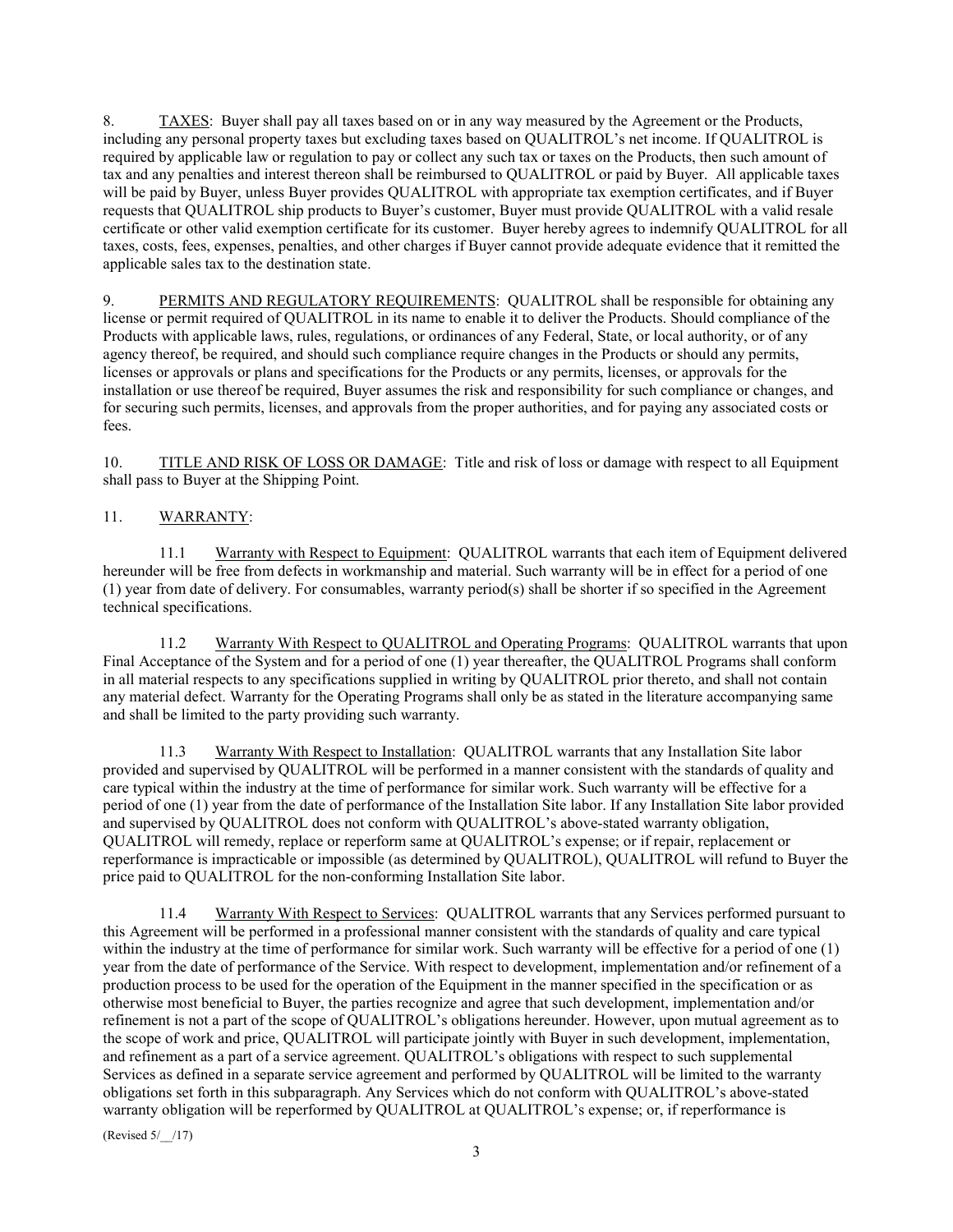impracticable or impossible (as determined by QUALITROL), QUALITROL will refund to Buyer the price paid to QUALITROL for the non-conforming Services.

11.5 Conditions of Warranty: The warranties and remedies set forth in 11.1 through 11.4, above, will apply only if notice of claim is given to QUALITROL in accordance with the requirements specified above, and the following obligations of Buyer are complied with: (1) Written claim must be made by Buyer within thirty (30) days from the date the non-conformance is detected by Buyer and in no event later than thirty (30) days after expiration of the applicable aforementioned warranty period; (2) All Equipment must be properly unloaded, stored, maintained and installed in accordance with the documentation and instructions provided, and must be protected from damaging agents by Buyer except when installation of such System is included in QUALITROL's scope of supply; (3) All Equipment must be operated only in a normal and proper manner, in accordance with any operating instructions or manuals and not in excess of any applicable ratings, limitations, or operating specifications; (4) Buyer shall not have made any changes to the Products or supplied any additional software or interfacing; (5) If QUALITROL is to repair or replace any parts or items of the System or to reperform any Installation or Services, Buyer shall be obligated at its own expense to provide access to the part of the System or any parts or items of Equipment which are to be repaired or replaced; (6) Buyer shall, at no expense to QUALITROL, provide personnel, facilities, data and information to assist in any activity which may be required of QUALITROL under this warranty. For those parts or items of Equipment that may be normally removed from the System, Buyer agrees to remove such parts or items and ship to QUALITROL for repair or replacement. Whether removed by Buyer or QUALITROL, all defective parts or items of Equipment shall be returned to QUALITROL. If the above conditions are not met, Buyer agrees to reimburse QUALITROL for any costs of responding to the warranty claim. Any Buyer modification to the Equipment, QUALITROL design or any QUALITROL Programs or Operating Programs shall presumptively void QUALITROL's warranty and remedy obligations to Buyer.

11.6 **WARRANTY DISCLAIMER: THE WARRANTIES AND REMEDIES SET FORTH HEREINABOVE ARE EXCLUSIVE, AND NO OTHER WARRANTY OR REMEDY OF ANY KIND, WHETHER STATUTORY, WRITTEN, ORAL, EXPRESS, OR IMPLIED BY LAW, COURSE OF DEALING, COURSE OF PERFORMANCE, USAGE OF TRADE OR OTHERWISE, INCLUDING WITHOUT LIMITATION WARRANTIES OF PERFORMANCE, MERCHANTABILITY AND FITNESS FOR A PARTICULAR PURPOSE, SHALL APPLY. QUALITROL FURTHER DISCLAIMS ANY WARRANTY THAT THE PRODUCTS WILL OPERATE ERROR FREE. QUALITROL MAKES NO REPRESENTATION OR WARRANTY CONCERNING THE APPLICATION OR EFFECT OF ANY FEDERAL, STATE, NATIONAL OR LOCAL LAWS, ORDINANCES, RULES OR REGULATIONS WHICH MAY NOW OR HEREAFTER PERTAIN TO THE USE OR OPERATION OF THE PRODUCTS.** 

11.7 Warranty Disclaimer of Third-Party Products: Products manufactured by a third-party ("Third-Party Products") may constitute, contain, be contained in, incorporated in attached to or packaged together with the System. Third-Party Products are not covered by the warranties set forth in 11.1 through 11.4. For the avoidance of doubt, **QUALITROL MAKES NO REPRESENTATIONS OR WARRANTIES OF ANY KIND WITH RESPECT TO ANY THIRD PARTY PRODUCT, WHETHER STATUTORY, WRITTEN, ORAL, EXPRESS OR IMPLIED BY LAW, COURSE OF DEALING, COURSE OF PERFORMANCE, USAGE OF TRADE OR OTHERWISE, INCLUDING WITHOUT LIMITATION WARRANTIES OF PERFORMANCE, MERCHANTABILITY AND FITNESS FOR A PARTICULAR PURPOSE.** 

11.8 **EXCLUSIVE REMEDIES: THE SOLE LIABILITY OF QUALITROL AND THE EXCLUSIVE REMEDY OF BUYER WITH RESPECT THERETO, ARISING OUT OF THE PURCHASE, MANUFACTURE, SALE, FURNISHING, OR USE OF THE PRODUCTS, WHETHER SUCH LIABILITY IS ALLEGED TO ARISE ON ACCOUNT OF CONTRACT (INCLUDING BREACH OF WARRANTY), TORT (INCLUDING NEGLIGENCE), STRICT LIABILITY, OR OTHERWISE, SHALL BE (AT THE OPTION OF QUALITROL) THE REPAIR OR REPLACEMENT OF THE DEFECTIVE PRODUCT OR THE REFUND TO BUYER OF THE PRICE ACTUALLY PAID TO QUALITROL BY BUYER FOR THE DEFECTIVE PRODUCT. QUALITROL SHALL NOT, IN ANY EVENT, BE RESPONSIBLE FOR ANY WORK DONE BY OTHERS OR FOR ANY LOSS, DAMAGE, COST OR EXPENSE ARISING OUT OF OR RESULTING FROM SUCH WORK; PROVIDED, THAT IN THE EVENT QUALITROL HAS ENGAGED SUBCONTRACTORS IN THE PERFORMANCE OF ITS OBLIGATIONS QUALITROL WILL HAVE THE SAME RESPONSIBILITIES TO BUYER FOR SUCH WORK AS WITH RESPECT TO ITS OWN WORK.**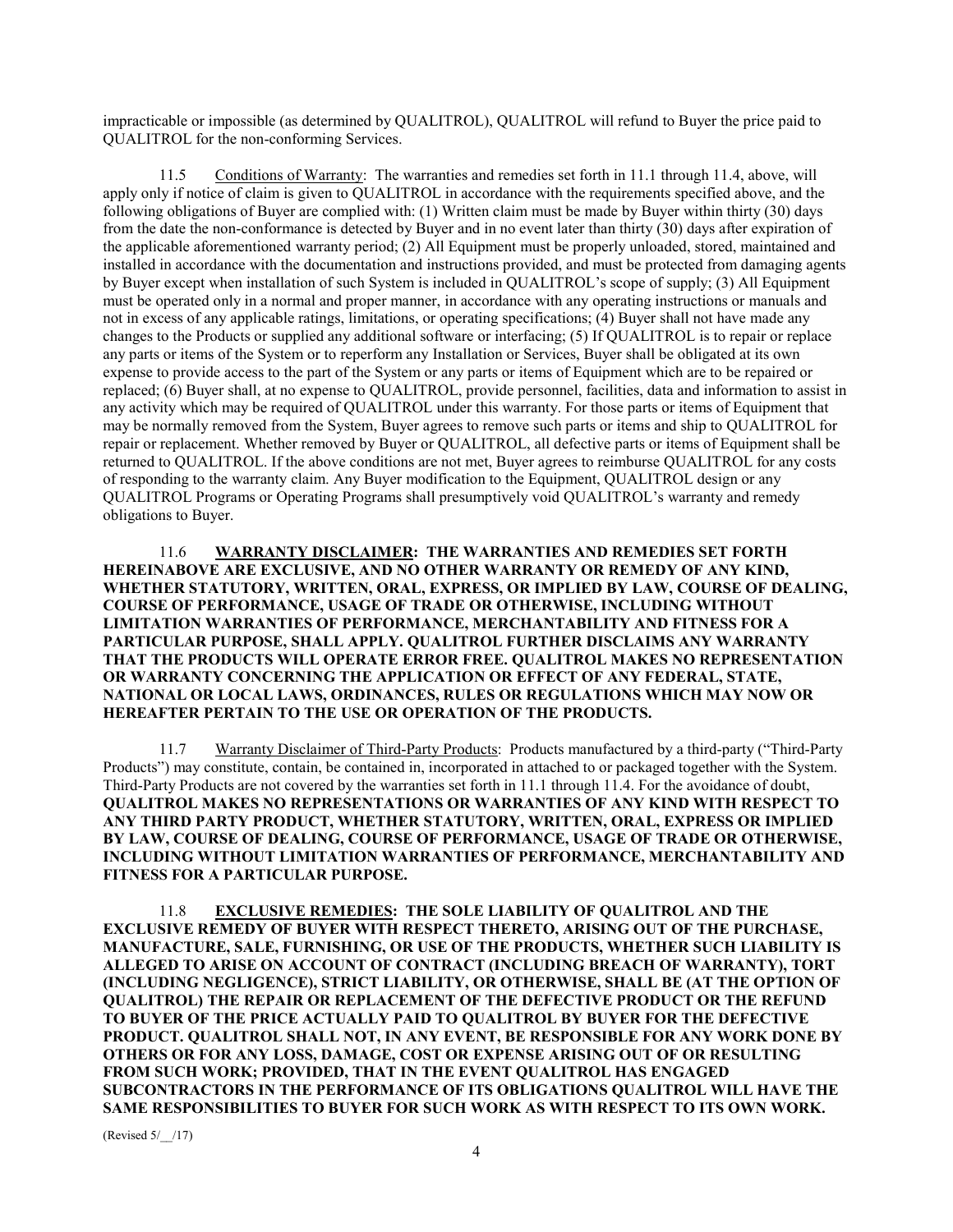12. SECURITY INTEREST/ACCEPTANCE: QUALITROL reserves the right to ship in advance of any delivery date requested by Buyer, except for those dates stipulated "not before." Title will pass to Buyer upon delivery of the Products of QUALITROL subject to a purchase money security interest hereby reserved by QUALITROL in the Products sold and the proceeds thereof until payment of the full purchase price to QUALITROL. Buyer authorizes QUALITROL to file such financing statements or other documents as reasonably necessary for QUALITROL to perfect its security interest. All Products shall be deemed accepted by Buyer unless, within ten (10) days after delivery, Buyer shall notify QUALITROL in writing that such Products are damaged or defective. Any claims for shortage must be made to QUALITROL in writing within ten (10) days after delivery.

13. QUALITROL'S RIGHT TO CANCEL: Failure by the Buyer to make any payment at the time due and provided herein shall give QUALITROL the right to suspend the work or delivery until payment is made. In the event that any failure to pay continues for more than fifteen (15) days after the due date, QUALITROL may at any time thereafter cancel this Agreement by written notice mailed, telegraphed or sent via facsimile or electronic mail to Buyer and thereupon be entitled to recover the costs of all work done, all material provided and all damages sustained. Any such failure to make payment at the time provided shall be a bar to any claim by Buyer against QUALITROL for any delay in completion of the work due to such suspension arising out of such failure to pay. Waiver of any default hereunder shall not operate as a waiver of any other or subsequent default.

14. BUYER'S CANCELLATION: Buyer may cancel its order for a standard product only if, prior to the shipment date requested in its purchase order, Customer: (a) provides QUALITROL with written notice of the order cancellation; and (b) agrees to pay QUALITROL the cancellation fee for each cancelled product. Notwithstanding the foregoing, orders for custom products or for last-time buys for end of life (EOL) products may not be cancelled, rescheduled, or returned. A "custom product" is any non-standard product developed by QUALITROL under a special agreement or any product not appearing in QUALITROL's standard product catalog.

## 15. LIMITATION OF LIABILITY:

- (a) IN NO EVENT SHALL THE TOTAL LIABILITY OF QUALITROL AND ITS SUBCONTRACTORS TO BUYER IN CONNECTION WITH THE PRODUCTS, WHETHER ARISING IN CONTRACT, TORT OR UNDER ANY OTHER LEGAL THEORY (INCLUDING STRICT LIABILITY), EXCEED THE LESSER OF (i) THE AMOUNT PAID BY BUYER TO QUALITROL FOR THE PRODUCT AT ISSUE OR (ii) THE AMOUNTS PAID BY BUYER TO QUALITROL DURING THE IMMEDIATELY PRECEDING SIX MONTHS.
- (b) IN NO EVENT SHALL QUALITROL OR ITS SUBCONTRACTORS BE LIABLE TO BUYER, WHETHER IN CONTRACT, TORT OR UNDER ANY OTHER LEGAL THEORY, FOR LOST PROFITS OR REVENUES, LOSS OF USE OR SIMILAR ECONOMIC LOSS, FOR ANY INDIRECT, SPECIAL, INCIDENTAL, CONSEQUENTIAL, PUNITIVE OR SIMILAR DAMAGES ARISING OUT OF OR IN CONNECTION WITH THE SALE, DELIVERY, NON-DELIVERY, SERVICING, USE, CONDITION, OWNERSHIP, POSSESSION, OPERATION, SELECTION, TRANSPORTATION, LOADING, UNLOADING, MAINTENANCE OR RETURN OF THE PRODUCTS, OR FOR ANY CLAIM MADE AGAINST BUYER BY ANY OTHER PARTY, EVEN IF QUALITROL HAS BEEN ADVISED OF THE POSSIBILITY OF SUCH CLAIM.
- (c) THE HARDWARE AND SOFTWARE ARE PROVIDED ON AN "AS IS" BASIS AND QUALITROL SHALL HAVE NO LIABILITY TO BUYER FOR THE INFRINGEMENT OF ANY PATENTS, COPYRIGHTS, TRADE SECRETS, OR OTHER PROPRIETARY RIGHTS BY THE HARDWARE OR SOFTWARE OR ANY PORTION THEREOF.
- (d) BUYER ACKNOWLEDGES AND AGREES THAT QUALITROL HAS AGREED TO PROVIDE THE PRODUCTS AND SERVICES IN RELIANCE UPON THE LIMITATIONS OF LIABILITY SET FORTH IN THIS SECTION 15, THAT THE SAME REFLECTS AN ALLOCATION OF RISK BETWEEN BUYER AND QUALITROL, AND THAT THE SAME FORMS AN ESSENTIAL BASIS OF THE BARGAIN BETWEEN THE PARTIES.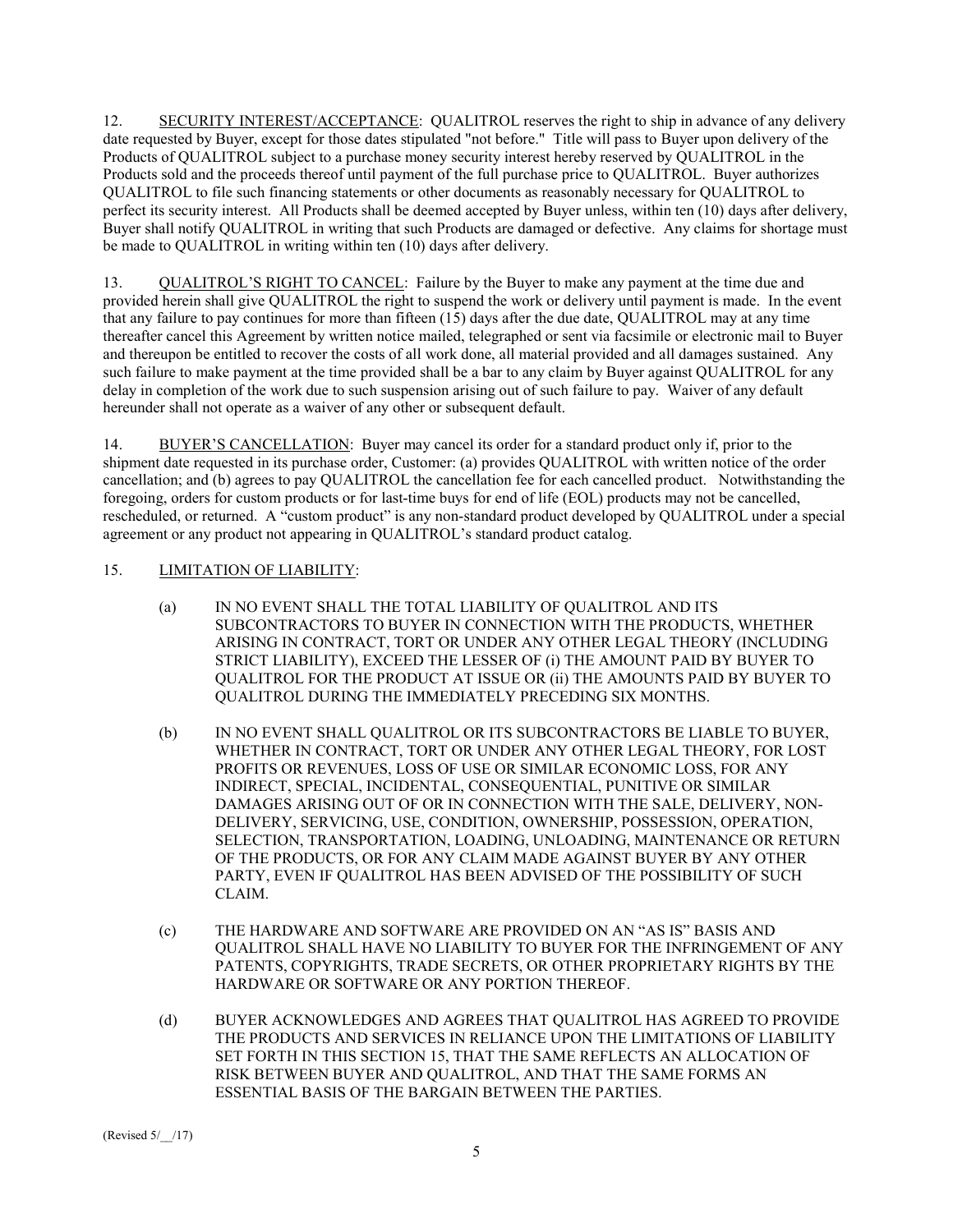#### 16. LIMITATION OF LIABILITY WITH RESPECT TO GE PRODUCTS MANUFACTURED BY QUALITROL.

- (a) In addition to the limitations set forth herein, Buyer agrees to the following limitations with respect to "GE Products" (as defined below):
	- (i) The total liability of General Electric Corporation ("GE") and QUALITROL for all Claims and Losses of any kind arising from or related to the formation, performance or breach of this Agreement and any GE Products shall not exceed: (i) the amount paid to QUALITROL by Buyer for the specific GE Product(s) upon which the Claim or Loss is based; or (ii) ten thousand US dollars (US \$10,000) for all Claims not part of any particular QUALITROL sale of a GE Product.
	- (ii) Neither GE nor QUALITROL shall be liable for Consequential Damages (as defined below).
	- (iii) All liability of GE and QUALITROL shall end twelve (12) months after a particular sale of a GE Product to Buyer, provided that Buyer may continue to enforce a Claim for which it has given notice prior to that date by commencing an action or arbitration, as applicable under this Agreement, before expiration of any statute of limitations or other legal time limitation but in no event later than twentyfour (24) months after such sale.
	- (iv) In no event shall QUALITROL or GE be liable to Buyer for loss of profit or revenues, loss of product, loss of use of products or services or any associated equipment, interruption of business, cost of capital, cost of cover, downtime costs, increased operating costs, or for any special, Consequential, incidental, indirect, punitive or exemplary damages nor shall GE or QUALITROL be liable to Buyer for any advice or assistance that is not required under this Agreement. The limitations and exclusions in this Section shall apply regardless of whether a Claim is based in contract, indemnity, tort/extracontractual liability (including negligence), strict liability or otherwise.
	- (v) BUYER ACKNOWLEDGES AND AGREES THAT GE AND QUALITROL EXPRESSLY DISCLAIM ALL EXPRESS AND IMPLIED WARRANTIES ASSOCIATED WITH ANY PRODUCT SPECIFICATIONS PROVIDED BY GE AND THAT NO IMPLIED STATUTORY WARRANTY OF MERCHANTABILITY OR FITNESS FOR A PARTICULAR PURPOSE APPLIES. GE SHALL HAVE NO LIABILITY TO BUYER HEREUNDER AS A RESULT OF QUALITROL'S OR SUPPLIERS' OPERATION OR USE OF THE PRODUCT SPECIFICATIONS PROVIDED BY GE.
- (b) The following terms shall have the following meanings with respect to this Section 16:
	- (i) "Claim" shall mean any and all actions, suits, litigation, demands, claims or counterclaims or legal, administrative or arbitral proceedings.
	- (ii) "Consequential Damages" shall mean special, consequential, incidental, indirect, punitive or exemplary damages, including but not limited to, loss of profits or revenue, loss of use of the GE Product or any associated product, cost of capital, cost of substitute products, facilities or services, downtime costs or claims for such damage.
	- (iii) "GE Products" shall mean GE's field control decentralized I/O and distributed control systems (that GE has taken out of production) with a Cimtec SKU prefix of IC670 that QUALITROL has manufactured, remanufactured, sold or serviced.
	- (iv) "Loss" shall mean losses, damages, liabilities, expenses (including, but not limited to, legal fees and expenses), fees, penalties, fines, judgments, settlements and Claims of whatever kind.
- (c) The parties agree that GE is a third-party beneficiary of this Section 16 and shall have the right to enforce the limitation of liability provisions of this Section 16.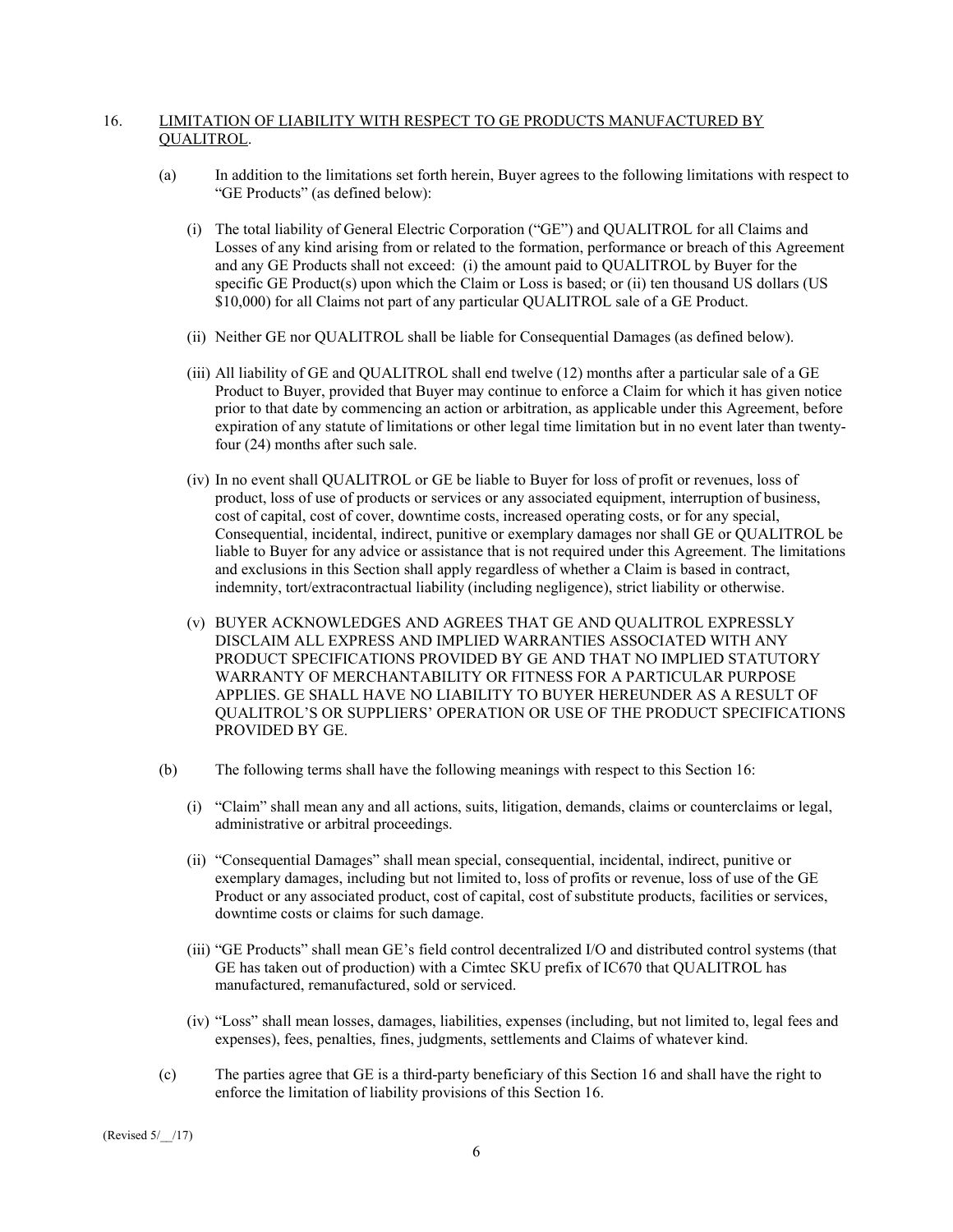17. INDEMNIFICATION AND WAIVER: Buyer agrees to indemnify and hold harmless QUALITROL against all losses, claims, damages, or liabilities arising out of or based upon bodily injury (including death at any time resulting therefrom) occurring prior to completion of the Installation Site activity under this Agreement, when proximately caused by the negligence of Buyer or its employees or agents.

18. DELAY IN PERFORMANCE: QUALITROL shall not be liable for any expense, loss or damage resulting from delay or prevention of performance caused by fires, floods, acts of God, strikes, labor disputes, labor shortages, inability to secure materials or equipment, fuel or other energy shortage, riots, thefts, acts of terror, war or sabotage, accidents, transportation delays, acts or failure to act of any government or of Buyer, delay in obtaining licenses, major equipment breakdown, or any other cause whatsoever, whether similar or dissimilar to those enumerated above, beyond the reasonable control of QUALITROL. In the event of any delay occasioned by QUALITROL or its subcontractors arising by reason of any of the foregoing, the time for performance shall be equitably adjusted. When QUALITROL is performing work under the Agreement at the Installation Site, Buyer shall pay QUALITROL at the rates applicable for the work in question for time lost on account of such delay.

19. INSPECTION: Buyer shall inspect and test all Products as soon as practicable after the date of receipt. Anything herein to the contrary notwithstanding, to the extent that any defects, shortages or nonconformities in Products are discoverable by testing or inspection upon receipt of Products by Buyer, all obligations of QUALITROL to Buyer with respect to such defects, shortages or nonconformities shall be deemed to be satisfied, and all Products shall be deemed to be free of such defects, shortages or nonconformities, unless Buyer notifies QUALITROL of such defects, shortages or nonconformities in writing within thirty (30) days after the date of receipt.

20. PROPRIETARY INFORMATION: Buyer understands that special techniques in the arts and sciences, developed or accumulated by QUALITROL on its own time and at its own expense, will be employed to benefit of Buyer under this Agreement, and Buyer further agrees that such special techniques are proprietary and shall not be disclosed to any third party during or subsequent to the term of this Agreement without QUALITROL's prior written consent; provided, however, that nothing herein shall limit Buyer's right to disclose any data provided by QUALITROL hereunder which (a) properly becomes knowledge available within the public domain or (b) is received by Buyer from a third party without restriction and without breach of this or any other contract. This Agreement does not effect any transfer of title in the QUALITROL Programs, the Operating Programs, or any materials furnished or produced in connection therewith, including drawings, diagrams, specifications, input formats, source code(s) and user manuals. Buyer acknowledges that the QUALITROL Programs (and all materials furnished or produced in connection with the QUALITROL Programs) including, without limitation, the design, programming techniques, flow charts, source code, and input data formats, may contain trade secrets of QUALITROL, entrusted by QUALITROL to Buyer under this Agreement for use only in the manner expressly permitted hereby. Buyer further acknowledges that QUALITROL claims and reserves all rights and benefits in the QUALITROL Programs afforded under (1) federal law as copyrighted works and patents and (2) state law as trade secrets. Neither the QUALITROL Programs nor any materials provided to Buyer in connection with the QUALITROL Programs may be modified, enhanced, copied, reprinted, reverse engineered, transcribed, or reproduced, in whole or in part, without the prior written consent of QUALITROL.

21. STATUTE OF LIMITATIONS: Any and all proceedings relating to the subject matter hereof (other than an action by QUALITROL for any amount due to QUALITROL from Buyer) shall be instituted within one (1) year after a cause of action has accrued or such cause of action will be deemed waived. In the event of breach or default by Buyer hereunder, Buyer agrees to pay to QUALITROL reasonable attorneys' fees and such expenses as may be expended or incurred in the enforcement of any right or action with respect to a breach hereunder or any consultation in connection therewith.

22. RIGHTS IN INFORMATION AND DATA: QUALITROL shall own, have and retain the right to publish, use, make derivative works, have used, and permit others to publish, use, and/or have used, any information, designs, engineering or data used, developed, or acquired by QUALITROL in the course of performance of the work hereunder, which use would not be prohibited by Paragraph 20 above. Buyer shall have the right of access to such information or data for the limited purposes of maintenance but not duplication of the System by Buyer or third parties, as well as, use of the System by Buyer (but not by third parties) for the purpose intended or such similar related purposes as Buyer may elect.